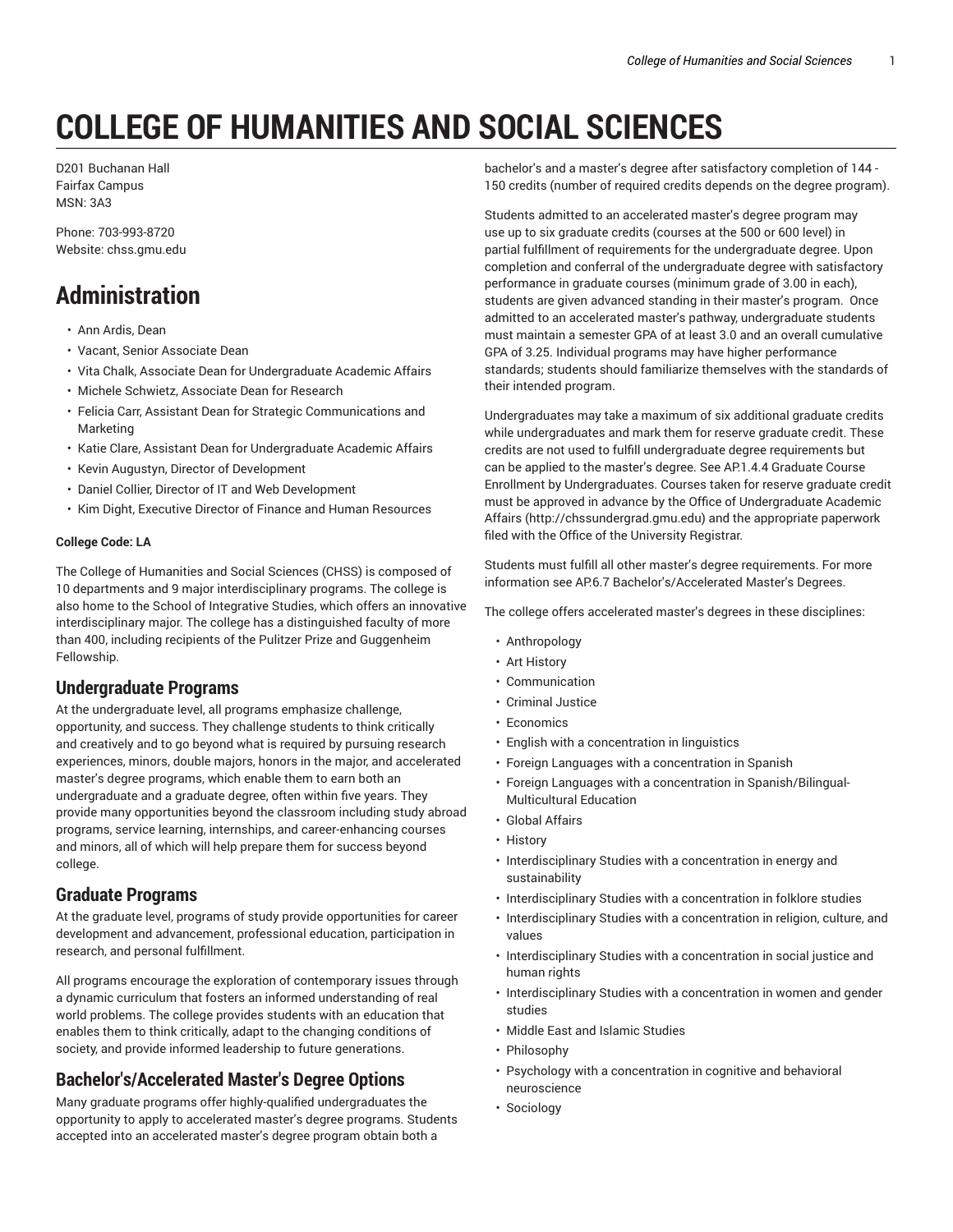#### **Minors and Interdisciplinary Minors**

The College of Humanities and Social Sciences has more than 60 minors, some of which are offered jointly with other units in the university. Minors require between 15 and 21 credits, and all but 8 of those credits usually can be used simultaneously to fill other requirements. The college encourages all students to declare a minor, if they can. A minor can complement the major, enhance career preparation, allow students to develop a secondary area of expertise, or give them a chance to explore a passion.

The college offers two types of minors: disciplinary and interdisciplinary. The coursework for disciplinary minors comes mainly from a single discipline. Disciplinary minors are offered by one of the 10 departments in the college.

Interdisciplinary minors require course work from two or more disciplines and are administered by interdepartmental faculty groups, often including faculty from across the university.

All minors in the college are available to students in any major in the university. For policies governing all minors, see AP.5.3.4 Minors.

#### **Disciplinary Minors**

- Arabic
- Anthropology
- Art History
- Chinese
- Clinical Psychology
- Communication
- Criminology, Law and Society
- Developmental Psychology
- Economics
- English
- Forensic Psychology
- French
- German Studies
- Health Communication
- Health Psychology
- History
- Industrial/Organizational Psychology
- Intelligence Analysis
- Italian Studies
- Journalism
- Judaic Studies
- Korean Studies
- Latin
- Linguistics
- Philosophy
- Philosophy and Law
- Professional Experience in Communication
- Professional and Technical Writing
- Psychology
- Religious Studies
- Russian
- Sociology
- Spanish
- Teaching English as a Second Language

#### **Interdisciplinary Minors**

- African and African American Studies
- Ancient Mediterranean Art and Archaeology
- Asia-Pacific and Northeast Asian Studies
- Conservation Studies (offered jointly with the College of Science)
- Childhood Studies
- Classical Studies
- Film and Media Studies
- Folklore and Mythology
- Global Affairs
- Human Development and Family Science (offered jointly with the College of Education and Human Development)
- Immigration Studies
- Islamic Studies
- Japanese Studies
- Latin American Studies
- Leadership
- LGBTQ Studies
- Middle East Studies
- Multimedia
- Native American and Indigenous Studies
- Nonprofit Studies
- Political Communication (offered jointly with the Schar School of Policy and Government)
- Political Philosophy
- Social Innovation
- Social Justice
- Sport and American Culture (offered jointly with the School of Recreation, Health, and Tourism)
- Sport Communication (offered jointly with the School of Recreation, Health, and Tourism)
- Sustainability Studies (offered jointly with the College of Science)
- Well-Being
- Women and Gender Studies

### Requirements & Policies

# **Policies for All Students**

The requirements for each academic program offered by the college are described in the sections for the sponsoring departments and programs. All students are subject to the policies stated in Academic Policies. Additional policies and procedures for students in the college are presented in this section.

Mason uses only Mason e-mail accounts to communicate with enrolled students. Students should activate their Mason e-mail account, use it to communicate with their department and other administrative units, and check it regularly for important information.

#### **Registration and Degree Audit**

Students are responsible for correctly registering for courses and paying all tuition and fees by the official university registration and payment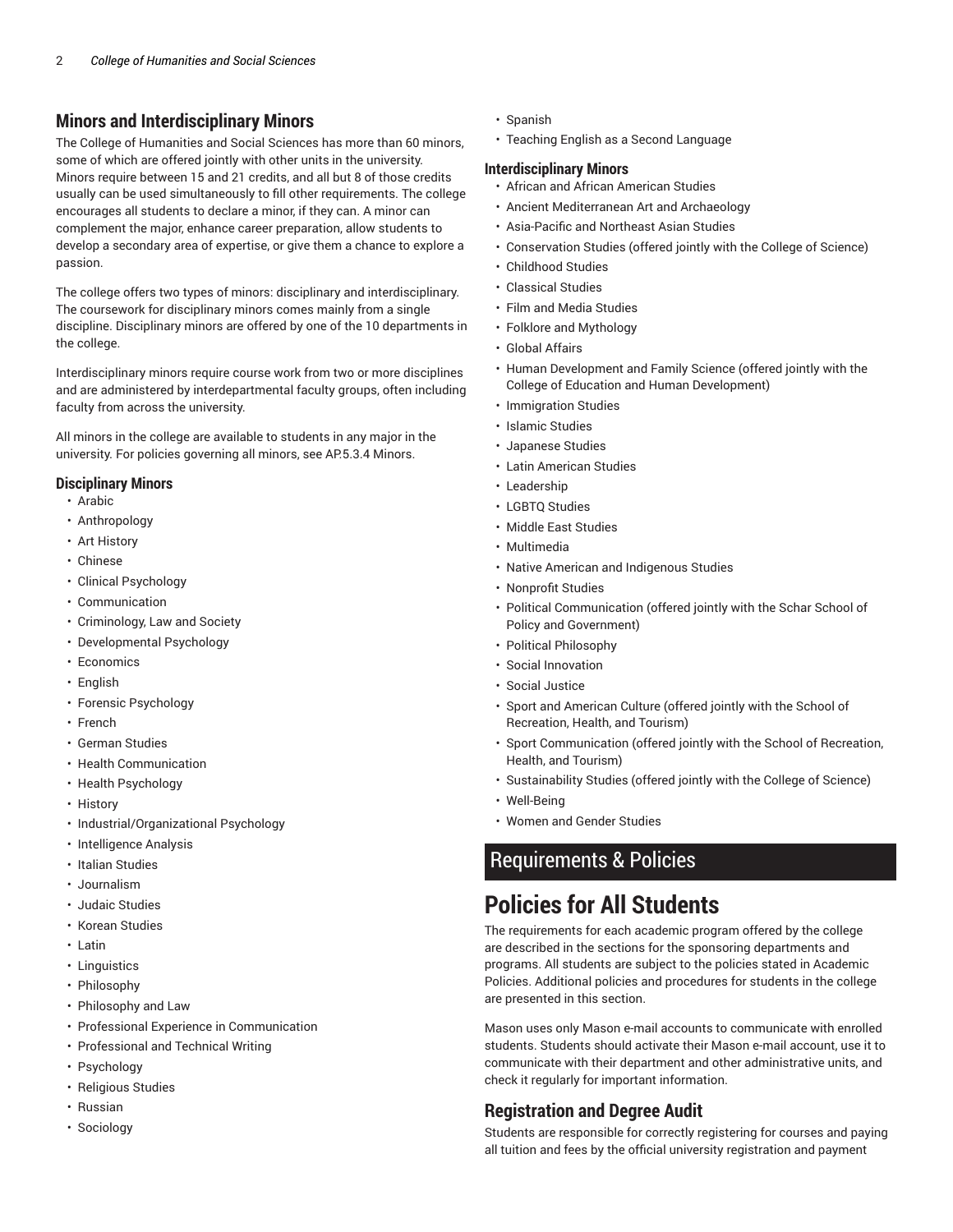deadlines. Instructors do not have the authority to add students to courses, and students may not sit in on classes for which they are not registered. All students should verify the accuracy of their enrollment before the end of the add period and should check Patriot Web (https:// patriotweb.gmu.edu) to verify that they are registered for the classes that they think they are.

All students are responsible for reviewing their own transcripts and degree audits regularly to ensure that they are correct and that they are on track to meet all their requirements.

#### **Withdrawal**

Students are responsible for all courses in which they remain officially enrolled once the drop period has ended. Instructors do not have the authority to withdraw students from classes. Withdrawals after the published deadlines require the approval of the relevant dean (undergraduate academic affairs or graduate academic affairs) and are allowed only for full semesters at a time (a withdrawal from all enrolled courses). Withdrawals are only permitted for non-academic reasons; no withdrawals can be approved for academic reasons. When submitting a withdrawal request, students must provide verifiable, thirdparty documentation for the reason for the withdrawal. Requests for withdrawals should be submitted as early in the semester as possible; withdrawal requests submitted after the last day of classes are rarely approved.

#### **Grade Appeals**

Grade appeals should be made to the department or program following the process specified in AP.6.9 Grade Appeals. If they are resolved within the department or program, that unit is the final level of appeal. The departmental decision may be appealed to the dean only on the basis of procedural irregularity. Undergraduate students should address such appeals through the Office of Undergraduate Academic Affairs and graduate students through the Office of Graduate Academic Affairs. If the grade appeal is not resolved within the department or program, the chair makes a recommendation to the dean, who makes the final determination. The decision of the dean is not subject to review or further appeal.

#### **Accommodations for Students with Disabilities**

Students with documented disabilities should contact the Office of Disability Services (http://ods.gmu.edu) to open a file and learn more about accommodations that may be available to them.

# **Policies for Undergraduate Students**

The college offers 17 bachelor of arts (BA) degrees, 4 bachelor of science (BS) degrees, a bachelor of fine arts in creative writing (BFA), and a bachelor of individualized study (BIS) degree.

All students must complete 120 credits, of which at least 45 must be in upper-level courses (numbered 300 and above). At least one course at the 300 or 400 level must be designated "writing intensive."

Students should consult the Mason Core and College Requirements for information concerning the ways they can fulfill Mason Core and college requirements for undergraduate degrees. Transfer students are encouraged to meet with their academic advisor prior to registering for classes to review their transcripts and course equivalencies. In some cases, students may need to earn more than 120 credits to complete all of their requirements.

The college cooperates with the School for Conflict Analysis and Resolution (S-CAR) to provide courses from various disciplines in the college toward a BA, BS, and minor in conflict analysis and resolution. More information about S-CAR undergraduate degree programs can be found in the School for Conflict Analysis and Resolution.

#### **Questions about Academic Policies for Undergraduates**

Students with questions about exceptions to academic policies and about college requirements should contact the Office of Undergraduate Academic Affairs (http:// chssundergrad.gmu.edu) (703-993-8725; chssdean@gmu.edu).

Additional policy information and forms are available online from the Office of Undergraduate Academic Affairs (http:// chssundergrad.gmu.edu).

#### **Academic Load**

Students should review university policies regarding academic load in AP.1.2 Academic Load.

In order to be considered for an overload, students must fulfill all of the following criteria:

- Be in good academic standing;
- Have completed the prior semester with no course grades below "C" and with a minimum term GPA of 2.50;
- Have a cumulative GPA of 2.50 or higher;
- Have demonstrated the ability to handle an increased and demanding courseload while maintaining high performance in a previous semester at Mason; and
- Have no remaining incompletes (INs) from a previous semester.

Freshmen and transfer students in their first semesters are not given permission for overloads as they have yet to establish an academic record at George Mason University.

If approved for an overload, the student is responsible for adding the additional class(es) and paying for the related tuition by the official university deadlines.

#### **Excluded Courses and Credits**

Students are encouraged to take advantage of the many excellent courses available at Mason to broaden their educational experience or strengthen their background; however, some credits earned may not satisfy any degree requirements. Only MLSC courses at the 400 level can be used for credit for a degree in the college; credit for other MLSC courses may not be used toward a CHSS degree. At most 3 credits of 100-level RECR coursework may be taken to satisfy the degree requirements of any CHSS major, and these courses will be applied toward a students general electives. Whenever there is uncertainty, students must consult with an academic advisor in their department.

Qualifying CLEP credits may apply to a degree in the College of Humanities and Social Science if those credits were awarded and reported prior to matriculation at Mason. After matriculation, students are limited to taking and applying credits for the CLEP exam in "Information Systems & Computer Applications". Students with a qualifying score on this exam will be awarded credit for IT 104T. Students receiving credit for IT 104T, who are subject to a prior catalog year, must still meet the university Information Technology ethics requirement. The Office of Admissions will continue to evaluate transfer credit for CLEP exams for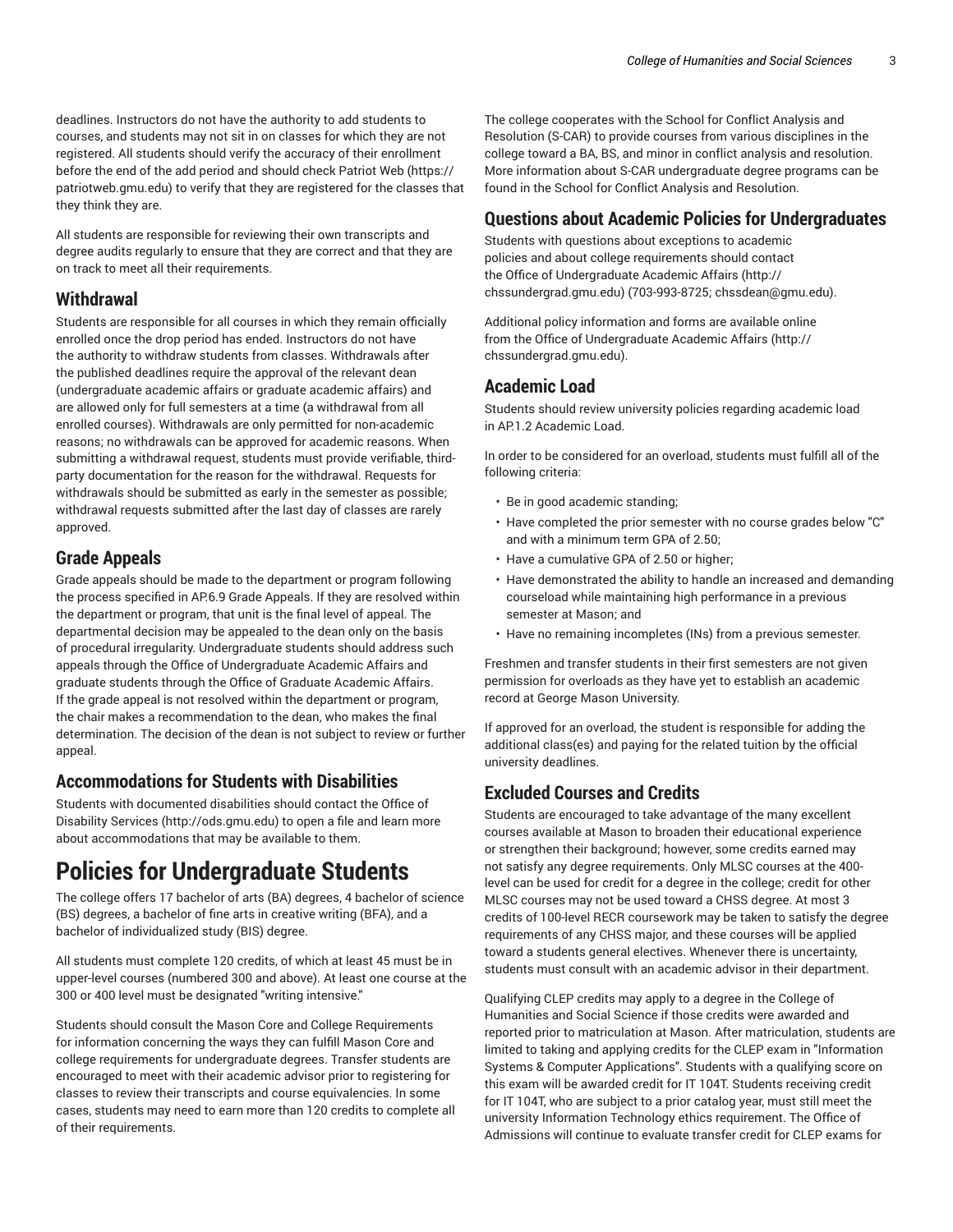new students applying to the University. Current students should contact their CHSS academic advisor with any questions regarding CLEP credit.

#### **University Consortium**

Students should review university policies regarding the University Consortium under AP.1.4 Special Registration Procedures in the Academic Policies section. Students who have attempted or failed a course at Mason are not permitted to take the equivalent course through the consortium under any circumstances. All consortium registration requests must be submitted to the dean's office at least 3 weeks prior to the first day of classes for the relevant semester at Mason.

#### **Permission to Study at Another Regionally Accredited U.S. Institution**

Once enrolled in degree status at Mason, students with fewer than 60 hours of transfer coursework (not including registration through the Consortium of Universities of the Washington Metropolitan Area or coursework completed through the Global Education Office) may take up to 8 hours of coursework at another institution. Students with 60 or more hours of transfer coursework are not permitted to take additional coursework at another institution. A student may seek permission for additional hours beyond these limits for summer registration if his/her permanent residence is more than 50 miles from the George Mason University Fairfax campus. See AP.1.4.2 Permission to Study Elsewhere for additional information.

In addition to the university cumulative GPA requirement of 2.00, CHSS students requesting course elsewhere permission must have a previous semester GPA of 2.00 or higher.

#### **Study Abroad**

In order to be considered for study through Mason Study Abroad (http:// masonabroad.gmu.edu), students must plan well in advance and receive prior, written permission from the dean. Students must also meet all of the following criteria:

- Meet all eligibility requirements for their program as specified by Mason Study Abroad (http://masonabroad.gmu.edu) including course prerequisites and minimum GPA;
- Must have a minimum cumulative GPA of 2.50 *after* prior semester grades post to record; and
- Have completed the necessary forms and have obtained all required signatures and course equivalencies.

Students in danger of probation, suspension, or dismissal should plan very carefully before requesting to study abroad. Students with a cumulative GPA below 2.50 (after grades from prior term are posted to transcript) will not be permitted to study abroad.

#### **Leave of Absence**

All undergraduate students who are planning an absence from George Mason University must submit a formal request for Leave of Absence to the Office of the University Registrar. See AP.1.8 Undergraduate Leave of Absence for full university policy.

#### **Reserve Graduate Credit**

Approval to register for reserve graduate credit (earned credit held in reserve to apply later toward a graduate degree) is given only to Mason seniors within 15 credits of completing undergraduate study who have successfully completed all course prerequisites. In addition, this privilege is normally extended only to seniors who have completed at least 12 credits at the university, have a cumulative GPA of 3.00 or better, and

have a major in the department offering the course. Approval for reserve graduate credit is limited to 6 credits and does not imply approval for admission into a Mason graduate program or that credit earned will be accepted at another graduate school.

#### **Withdrawals**

Students should review AP.1.5 Withdrawal for more information. Courses for which a withdrawal is approved receive a grade of "W."

Students should be aware of the potential consequences of withdrawing on their academic standing. Though credits graded "W" do not affect a student's GPA, they do count towards the total attempted hours. The total attempted hours and cumulative GPA together determine a student's academic standing. These are explained in AP.5.2 Academic Standing.

#### **Academic Clemency**

Students should review the university policies in AP.5.2.9 Academic Clemency.

To be considered for clemency, students must meet all of the following criteria:

- Be absent from George Mason for a minimum of three consecutive calendar years;
- Provide a detailed explanation for why they were unsuccessful in those courses and how they have made changes to ensure their academic progress upon their return;
- Submit their request within 12 months of the first day of the reenrollment term;
- Complete at least 6 credits during their first 12 months back at George Mason; and
- Earn a minimum GPA of 2.50 each semester back prior to making the clemency request with no individual grade below 2.00.

If the last three minimum academic requirements are not met, clemency will not be allowed under any circumstances.

#### **Appeals Process**

Students may appeal departmental decisions concerning academic actions to the Office of Undergraduate Academic Affairs. They may appeal decisions of the Office of Undergraduate Academic Affairs to the Dean's Council, a committee composed of college deans and faculty members. Students may appeal decisions of the Dean's Council to the Student Policies and Appeals Committee, a standing committee elected by the college faculty. These levels of appeal are subject to the limits below concerning the final level of appeal for each type of academic action. Students who feel that the college appeal process was conducted unfairly may appeal to the Provost's Office as specified in Appeals of Academic Procedures.

The grade appeal process is discussed above.

Departments set the requirements for the majors and minors that they administer. Substitutions and waivers of these requirements require the approval of the Office of Undergraduate Academic Affairs. When a department denies a substitution or waiver of a requirement, the denial may be appealed to the Office of Undergraduate Academic Affairs on the basis of procedural irregularity only. That office is the final level of appeal.

The Dean's Council is the final level of appeal for course overloads, consortium registration, study elsewhere, and withdrawals after the drop deadline within the semester. Appeals of these decisions may be made to the Student Policies and Appeals Committee on the basis of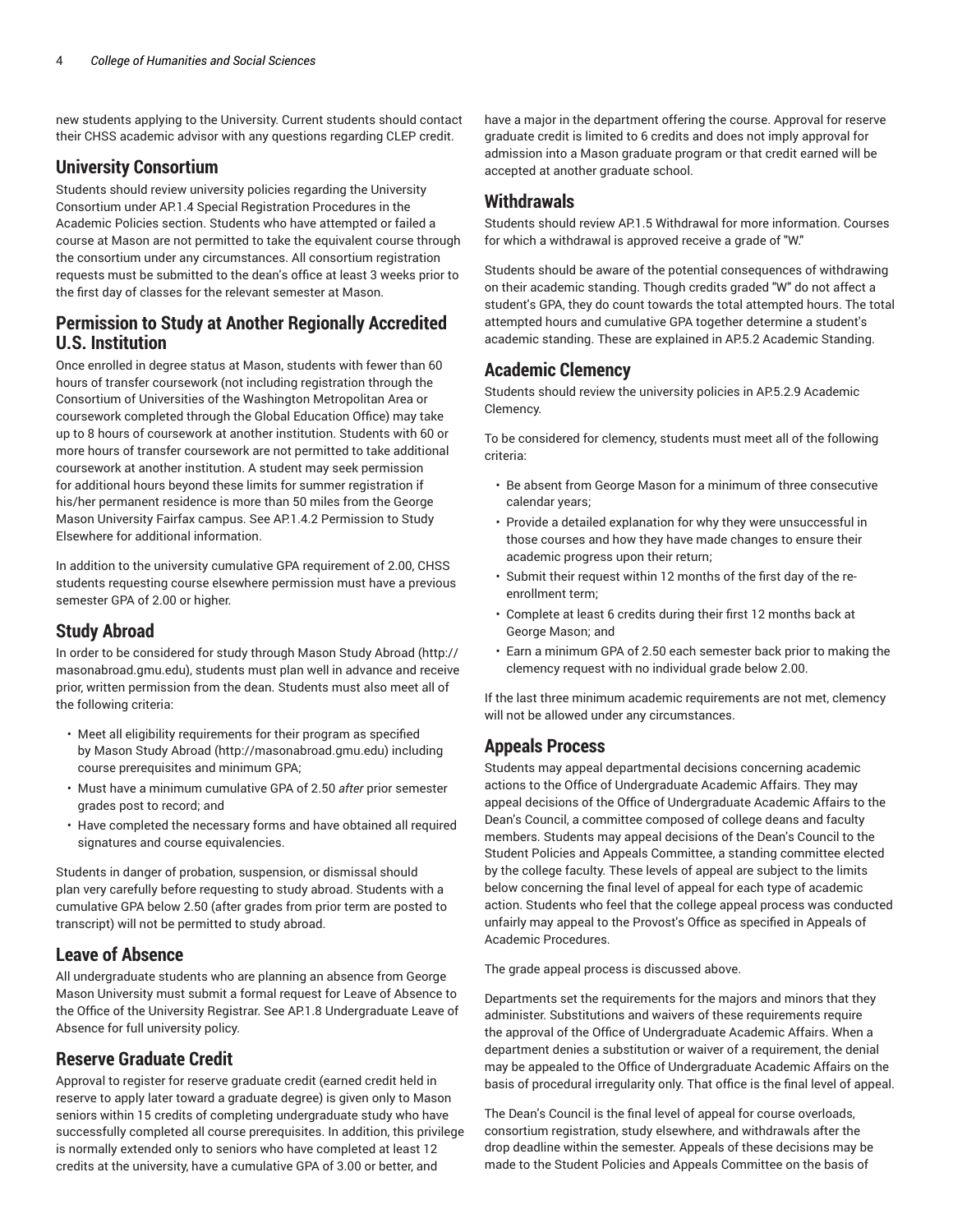procedural irregularity only, and the committee is the final level of appeal on procedural grounds.

Student Policies and Appeals Committee is the final level of appeal for college-level requirements, retroactive actions (adds, withdrawals, and graduation), and return from suspension and dismissal. This committee is the final level of approval.

There is no waiver or appeal of satisfactory performance standards [minimum grades or grade point average (GPA)] that have been set by the department or program faculty for the courses in their major or minor.

Students should file all appeals in a timely manner, usually within the semester in which the original decision is rendered, but no later than the final day of classes of the following semester.

#### **Teacher Licensure**

Students who plan to seek teacher licensure and become K–12 teachers should consult College of Education and Human Development and attend an information session early in their undergraduate career. For more information, call 703-993-2892, e-mail cehdgrad@gmu.edu, or see the College of Education and Human Development webpage (http:// gse.gmu.edu).

#### **Second Bachelor's Degree**

Students should review Application for a Second Bachelor's Degree and AP.5.3.3 Second Bachelor's Degrees for more information. Students pursuing a second bachelor's degree concurrently with their first bachelor's degree at Mason must meet all the college-level requirements if they differ from the requirements in the college of their first major.

Students pursuing a second bachelor's degree in the college after already having received one or more bachelor's degrees are considered to have met all of the Mason Core requirements. Students pursuing a bachelor of science degree do not have additional college-level requirements. Students pursuing a bachelor of arts degree in the college must complete these additional college-level requirements: one additional 3-credits course each in philosophy or religious studies, in social and behavioral science, and in non-western culture (for a total of 9 credits). They must also demonstrate proficiency in a foreign language through the intermediate level. For more information about college-level requirements see Mason Core and College Requirements.

#### **Minors**

Students may elect to take a minor in addition to their major field of study. For policies governing all minors, AP.5.3.4 Minors. Students interested in earning a minor should complete the appropriate section of the Change/Declaration of Academic Program form and submit it to the Office of the University Registrar. See All about Minors (http:// chss.gmu.edu/minors) for more information.

#### **College-Level Requirements for Undergraduate Students Bachelor of Arts**

The BA degree provides students with a breadth of knowledge as well as the necessary skills to make in-depth study of a major truly meaningful. In addition to the Mason Core program, students pursuing a BA degree must complete the course work below. Except where expressly prohibited, a course used to fulfill a college-level requirement may also be used simultaneously to satisfy other requirements (Mason Core requirements or requirements for the major).

- Philosophy or religious studies: 3 credits fulfilled by any course in philosophy or religious studies (PHIL, RELI) except for, PHIL 323 Classical Western Political Theory, PHIL 324 Modern Western Political Theory, PHIL 327 Contemporary Western Political Theory, PHIL 393 Humanities College to Career, PHIL 460 Senior Seminar in Philosophy, Politics, and Economics. PHIL 253 Philosophy and Literature (Mason Core) and RELI 235 Religion and Literature (Mason Core) cannot be used to fulfill both the philosophy/religious studies requirement and the Mason Core literature requirement.
- Social and behavioral science: 3 credits in addition to the universitywide requirement in social and behavioral science for a total of 6 credits. The two courses used to fulfill the combined college and university requirements must be from different disciplines in the social and behavioral sciences. This requirement may be fulfilled by completing any course in ANTH, CRIM, ECON, GOVT, HIST (except HIST 100 History of Western Civilization (Mason Core) or HIST 125 Introduction to World History (Mason Core)), LING, PSYC, or SOCI and these courses in GGS:

| Code           | <b>Title</b>                                            | <b>Credits</b> |
|----------------|---------------------------------------------------------|----------------|
| GGS 101        | Major World Regions (Mason Core)                        | 3              |
| <b>GGS 103</b> | Human Geography (Mason Core)                            | 3              |
| GGS 110        | Introduction to Geoinformation<br>Technologies          | 3              |
| GGS 301        | <b>Political Geography</b>                              | 3              |
| GGS 303        | Geography of Resource Conservation<br>(Mason Core)      | 3              |
| <b>GGS 304</b> | Population Geography (Mason Core)                       | 3              |
| GGS 305        | Economic Geography                                      | 3              |
| <b>GGS 306</b> | Urban Geography                                         | 3              |
| GGS 315        | Geography of the United States                          | 3              |
| GGS 316        | Geography of Latin America                              | 3              |
| GGS 320        | Geography of Europe                                     | 3              |
| GGS 325        | Geography of North Africa and the<br><b>Middle East</b> | 3              |
| GGS 330        | Geography of the Soviet Succession<br><b>States</b>     | 3              |
| <b>GGS 357</b> | <b>Urban Planning</b>                                   | 3              |
| GGS 380        | Geography of Virginia                                   | 3              |

• Foreign language: intermediate-level proficiency in one foreign language. This requirement may be fulfilled by completing a course in a foreign language numbered 202 (or higher level courses taught in the language) or achieving a satisfactory score on an approved proficiency test. A three course sequence (12 credits) in American Sign Language (EDSE 115 American Sign Language (ASL) I, EDSE 116 American Sign Language (ASL) II, and EDSE 219 American Sign Language (ASL) III) will also meet the foreign language requirement. Students who are already proficient in a second language may be eligible for a waiver of this requirement. Additional information on waivers can be found at the Office of Undergraduate Academic Affairs (http://chssundergrad.gmu.edu).

• Non-Western culture: 3 credits of an approved course in the study of a non-Western culture in addition to the course used to fulfill the Mason Core requirement in global understanding. A course used to fulfill the Mason Core global understanding requirement may not be simultaneously used to satisfy this college-level requirement. A course used to fulfill this requirement may be used simultaneously to fulfill any other requirements (Mason Core requirements, college-level requirements, or requirements for the major). Additional information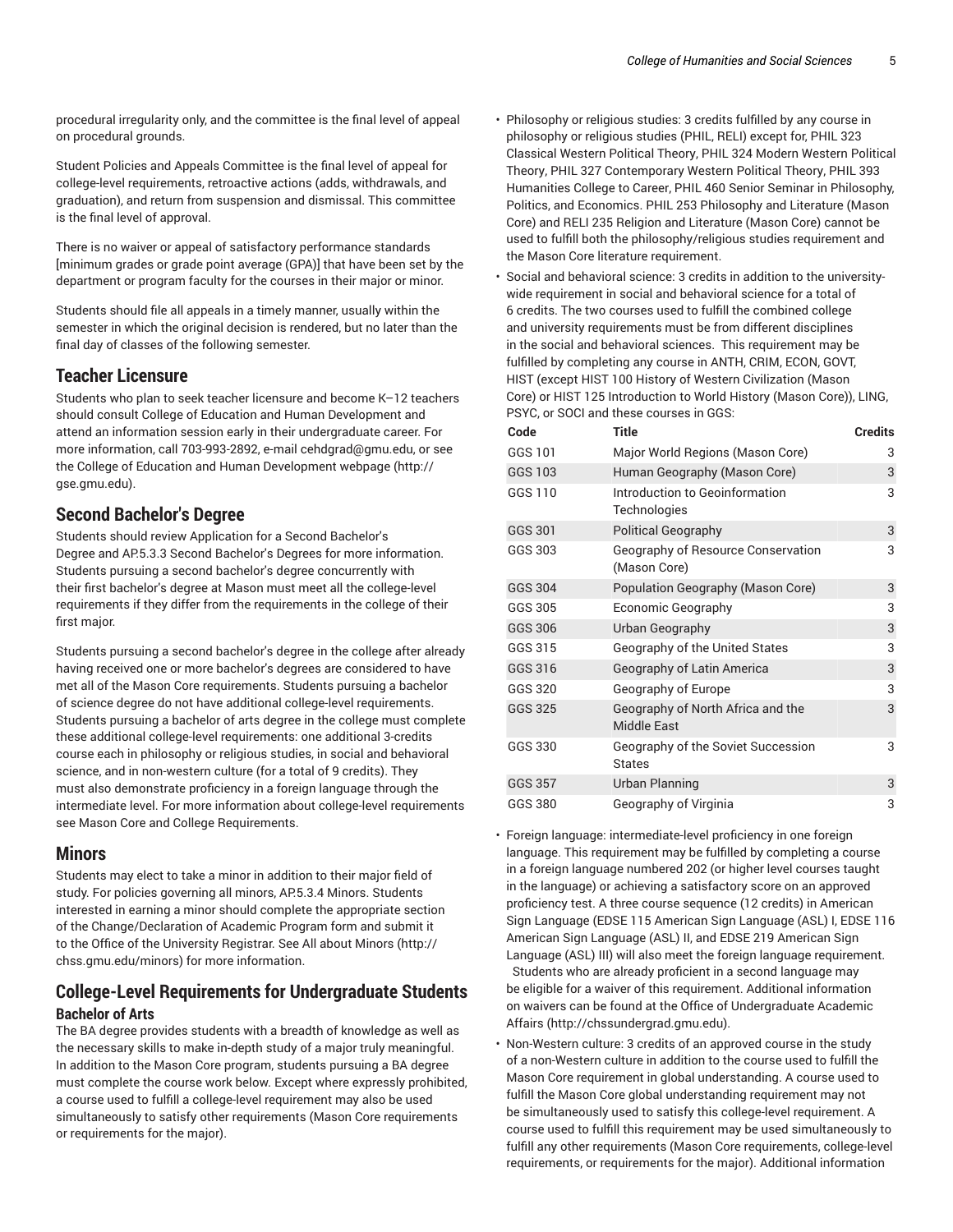on waivers can be found at the Office of Undergraduate Academic Affairs (http://chssundergrad.gmu.edu).

| Code            | Title                                                               | <b>Credits</b> |
|-----------------|---------------------------------------------------------------------|----------------|
| <b>ANTH 114</b> | Introduction to Cultural Anthropology<br>(Mason Core)               | 3              |
| <b>ANTH 300</b> | Civilizations                                                       | 3              |
| <b>ANTH 302</b> | Peoples and Cultures of Latin America<br>(Mason Core)               | 3              |
| <b>ANTH 307</b> | Ancient Mesoamerica (Mason Core)                                    | 3              |
| <b>ANTH 308</b> | Peoples and Cultures of the Middle East<br>(Mason Core)             | 3              |
| <b>ANTH 309</b> | Peoples and Cultures of India (Mason<br>Core)                       | 3              |
| <b>ANTH 313</b> | Myth, Magic, and Mind (Mason Core)                                  | 3              |
| <b>ANTH 314</b> | Zombies                                                             | 3              |
| <b>ANTH 330</b> | Peoples and Cultures of Selected<br>Regions: Non-Western            | 3              |
| <b>ANTH 332</b> | Cross-Cultural Perspectives on<br><b>Globalization (Mason Core)</b> | 3              |
| <b>ANTH 381</b> | <b>Medical Anthropology</b>                                         | 3              |
| <b>ANTH 396</b> | Issues in Anthropology: Social Sciences<br>(Mason Core)             | 3              |
| <b>ARAB 360</b> | Topics in Arabic Cultural Production                                | 3              |
| <b>ARAB 420</b> | Survey of Arabic Literature                                         | 3              |
| <b>ARAB 440</b> | Topics in Arabic Religious Thought and<br>Texts (Mason Core)        | 3              |
| <b>ARTH 203</b> | Survey of Asian Art (Mason Core)                                    | 3              |
| <b>ARTH 204</b> | Survey of Latin American Art (Mason<br>Core)                        | 3              |
| <b>ARTH 206</b> | Survey of African Art (Mason Core)                                  | 3              |
| <b>ARTH 318</b> | Art and Archaeology of Ancient Egypt                                | 3              |
| <b>ARTH 319</b> | Art and Archaeology of the Ancient Near<br>East (Mason Core)        | 3              |
| <b>ARTH 320</b> | Art of the Islamic World (Mason Core)                               | 3              |
| <b>ARTH 382</b> | Arts of India (Mason Core)                                          | 3              |
| <b>ARTH 383</b> | Arts of Southeast Asia (Mason Core)                                 | 3              |
| <b>ARTH 384</b> | Arts of China (Mason Core)                                          | 3              |
| <b>ARTH 385</b> | Arts of Japan (Mason Core)                                          | 3              |
| ARTH 386        | The Silk Road (Mason Core)                                          | 3              |
| <b>ARTH 482</b> | <b>RS: Advanced Studies in Asian Art</b>                            | 3              |
| <b>CHIN 318</b> | Introduction to Classical Chinese (Mason<br>Core)                   | 3              |
| <b>CHIN 320</b> | Contemporary Chinese Film                                           | 3              |
| <b>CHIN 325</b> | Major Chinese Writers (Mason Core)                                  | 3              |
| <b>DANC 118</b> | World Dance (Mason Core)                                            | 3              |
| <b>ECON 361</b> | Economic Development of Latin America<br>(Mason Core)               | 3              |
| <b>ECON 362</b> | African Economic Development (Mason<br>Core)                        | 3              |
| <b>FREN 451</b> | Topics in Sub-Saharan Francophone<br>Literature and Culture         | 3              |
| <b>FREN 454</b> | Topics in Caribbean Francophone<br>Literature and Culture           | 3              |
| GGS 101         | Major World Regions (Mason Core)                                    | 3              |

| GGS 316         | Geography of Latin America                                              | 3     |
|-----------------|-------------------------------------------------------------------------|-------|
| GGS 325         | Geography of North Africa and the Middle<br>East                        | 3     |
| <b>GGS 330</b>  | Geography of the Soviet Succession<br><b>States</b>                     | 3     |
| GGS 399         | Select Topics in GGS                                                    | 3     |
| <b>GOVT 328</b> | <b>Global Political Theory</b>                                          | 3     |
| <b>GOVT 332</b> | Government and Politics of the Middle<br><b>Fast and North Africa</b>   | 3     |
| <b>GOVT 333</b> | Government and Politics of Asia                                         | 3     |
| <b>GOVT 338</b> | Government and Politics of Russia                                       | 3     |
| <b>GOVT 340</b> | <b>Central Asian Politics</b>                                           | 3     |
| GOVT 341        | Chinese Foreign Policy                                                  | 3     |
| <b>GOVT 345</b> | <b>Islam and Politics</b>                                               | 3     |
| <b>GOVT 433</b> | Political Economy of East Asia                                          | 3     |
| <b>HIST 251</b> | Survey of East Asian History (Mason<br>Core)                            | 3     |
| <b>HIST 252</b> | Survey of East Asian History (Mason<br>Core)                            | 3     |
| <b>HIST 261</b> | Survey of African History (Mason Core)                                  | 3     |
| <b>HIST 262</b> | Survey of African History (Mason Core)                                  | 3     |
| <b>HIST 271</b> | Survey of Latin American History (Mason<br>Core)                        | 3     |
| <b>HIST 272</b> | Survey of Latin American History (Mason<br>Core)                        | 3     |
| <b>HIST 281</b> | Survey of Middle Eastern Civilization<br>(Mason Core)                   | 3     |
| <b>HIST 282</b> | Survey of Middle Eastern Civilization<br>(Mason Core)                   | 3     |
| <b>HIST 326</b> | <b>Stalinism</b>                                                        | 3     |
| <b>HIST 327</b> | The Soviet Union and Russia Since World<br>War II                       | 3     |
| <b>HIST 328</b> | Rise of Russia (Mason Core)                                             | 3     |
| <b>HIST 329</b> | Modern Russia and the Soviet Union<br>(Mason Core)                      | 3     |
| <b>HIST 353</b> | <b>History of Traditional China</b>                                     | 3     |
| <b>HIST 354</b> | Modern China (Mason Core)                                               | 3     |
| <b>HIST 356</b> | Modern Japan (Mason Core)                                               | 3     |
| <b>HIST 357</b> | Postwar Japan (Mason Core)                                              | 3     |
| <b>HIST 358</b> | Post-1949 China (Mason Core)                                            | 3     |
| <b>HIST 360</b> | History of South Africa (Mason Core)                                    | 3     |
| <b>HIST 364</b> | <b>Revolution and Radical Politics in Latin</b><br>America (Mason Core) | 3     |
| <b>HIST 365</b> | Conquest and Colonization in Latin<br>America (Mason Core)              | 3     |
| <b>HIST 366</b> | <b>Comparative Slavery</b>                                              | 3     |
| <b>HIST 367</b> | History, Fiction, and Film in Latin America                             | 3     |
| <b>HIST 387</b> | Topics in Global History (Mason Core)                                   | $3-6$ |
| <b>HIST 426</b> | The Russian Revolution                                                  | 3     |
| <b>HIST 460</b> | Modern Iran (Mason Core)                                                | 3     |
| <b>HIST 461</b> | Arab-Israeli Conflict                                                   | 3     |
| <b>HIST 462</b> | Women in Islamic Society (Mason Core)                                   | 3     |
| <b>HIST 465</b> | The Middle East in the 20th Century                                     | 3     |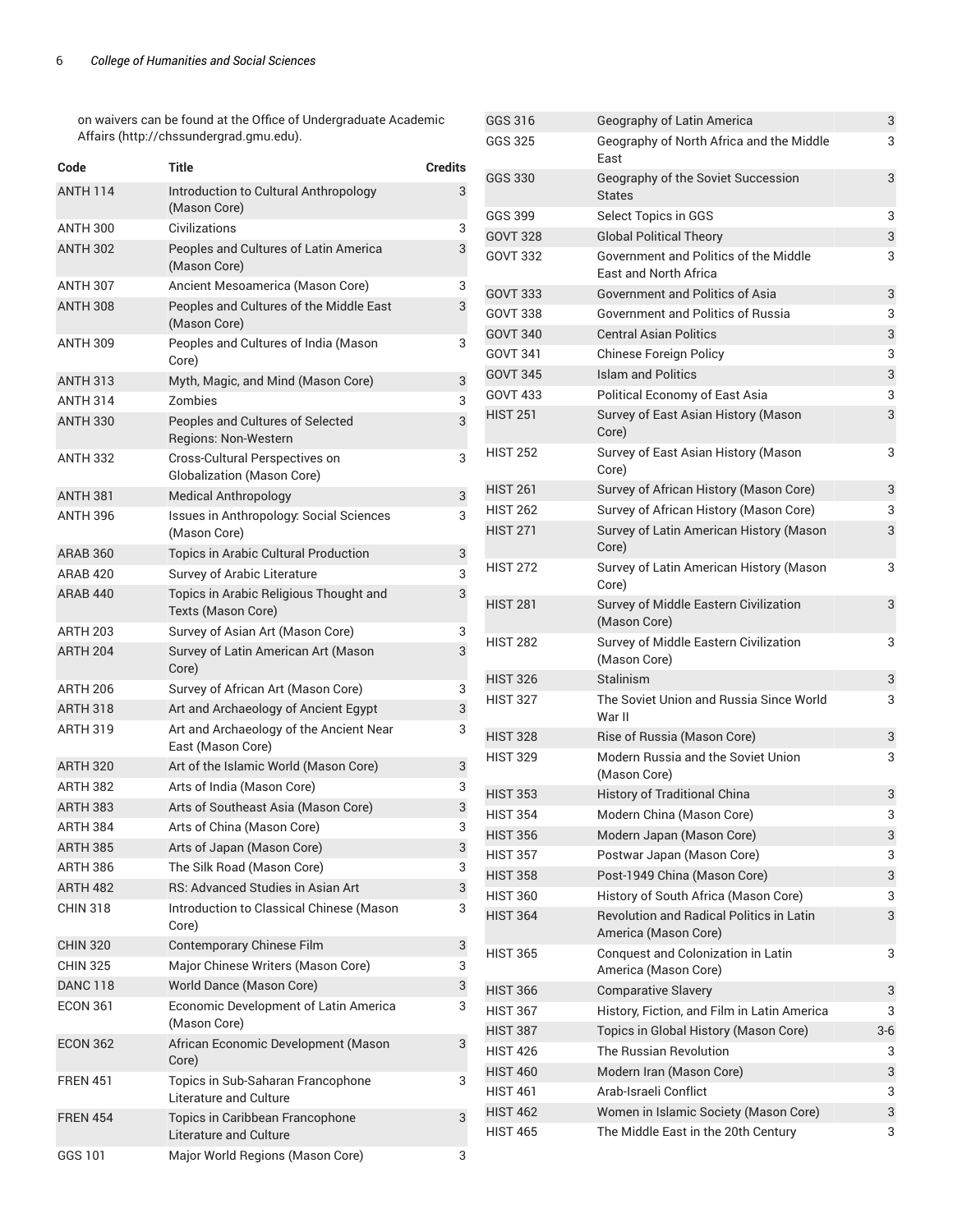| <b>JAPA 310</b> | Japanese Culture in a Global World<br>(Mason Core)      | 3 |
|-----------------|---------------------------------------------------------|---|
| <b>JAPA 340</b> | Topics in Japanese Literature (Mason<br>Core)           | 3 |
| <b>KORE 320</b> | Korean Popular Culture in a Global World                | 3 |
| <b>MUSI 103</b> | Musics of the World (Mason Core)                        | 3 |
| <b>RELI 211</b> | Religions of the West (Mason Core)                      | 3 |
| <b>RELI 212</b> | Religions of Asia (Mason Core)                          | 3 |
| <b>RELI 240</b> | Death and the Afterlife in World Religions              | 3 |
| <b>RELI 272</b> | Islam                                                   | 3 |
| <b>RELI313</b>  | Hinduism (Mason Core)                                   | 3 |
| <b>RELI 314</b> | <b>Chinese Philosophies and Religious</b><br>Traditions | 3 |
| <b>RELI 315</b> | Buddhism (Mason Core)                                   | 3 |
| <b>RELI 337</b> | Mysticism: East and West                                | 3 |
| <b>RELI 365</b> | Muhammad: Life and Legacy                               | 3 |
| <b>RELI 374</b> | Islamic Thought (Mason Core)                            | 3 |
| <b>RELI 375</b> | <b>Qur'an and Hadith</b>                                | 3 |
| <b>RELI 379</b> | Islamic Law, Society, and Ethics                        | 3 |
| <b>RELI 387</b> | Islam, Democracy, and Human Rights                      | 3 |
| <b>RELI 490</b> | <b>Comparative Study of Religions (Mason</b><br>Core)   | 3 |
| <b>RUSS 353</b> | Russian Civilization (Mason Core)                       | 3 |
| <b>RUSS 354</b> | Contemporary Post-Soviet Life (Mason<br>Core)           | 3 |

Requirements for each major are listed in the departmental sections.

#### **Bachelor of Science**

The BS degree provides students with a more intensive approach to the core technical questions of their majors. This curriculum has a reduced number of courses in humanities and social sciences in comparison with the BA degree to allow students to achieve greater depth in their majors. Students in Humanities and Social Sciences pursuing a BS must complete the Mason Core program. Requirements for each major are listed in the departmental sections.

#### **Transfer Students**

Admitted and enrolled transfer students who have completed an AA, AS, or AA&S degree from the Virginia Community College System (VCCS) and have been offered admission to Mason by the Office of Admissions may be eligible for a waiver of all George Mason University's lower level Mason Core requirements in accordance with the Guaranteed Admission Agreement. Students eligible for this waiver are still required by the university to complete ENGH 302 Advanced Composition (Mason Core) and a synthesis course. Transfer students who have been offered admission under the terms of the Guaranteed Admission Agreement and are pursuing a degree in this college are considered to have met all college requirements except for proficiency in a foreign language (required of BA students).

# **Policies for Graduate Students**

The college offers 16 master's degrees, plus a master of arts in interdisciplinary studies (MAIS), a master of fine arts in creative writing (MFA), and 9 doctoral degrees.

### **Graduate Admission**

Admission decisions are made by the faculty committee of the respective graduate program. Denial of admission is not subject to appeal. Applicants denied admission to a program are not permitted to enroll in courses in that program.

If an applicant is offered graduate admission, the college reserves the right to withdraw that offer of admission if:

- During his or her academic studies, the admitted applicant has a significant drop in academic performance or fails to graduate with a degree prior to the first day of classes for the term admitted.
- There has been a misrepresentation in the application process.
- Prior to the first day of classes for the term admitted, the college learns that the admitted applicant has engaged in behavior that indicates a serious lack of judgment or integrity, irrespective of the outcome of any disciplinary process related to such behavior.
- For students admitted to an accelerated master's program, the student does not maintain satisfactory progress in his or her undergraduate program, does not receive a minimum grade of 3.00 in the graduate classes taken as an undergraduate, or otherwise does not meet the conditions specified on the application and admission letter.

The university further reserves the right to require the applicant to provide additional information (and/or authorization for the release of information) about any such matter.

#### **Provisional Admission**

Students provisionally admitted to their graduate degree program are not eligible to enroll in consortium course work or study at another institution until the conditions of the provisional contract have been met. Provisionally admitted students are also not eligible to participate in any study abroad programs until the conditions of the provisional contract have been met. Transfer of credit requests for course work taken in nondegree status at Mason or from another institution prior to admission will not be considered until the provisional contract has been fulfilled.

#### **Academic Load**

Graduate students can enroll in up to 12 credits of course work each semester. Non-degree students can enroll in up to 10 credits of course work each semester.

#### **Non-Degree Enrollment**

Graduate non-degree students may enroll in 500, 600, and 700 level courses. In exceptional cases graduate non-degree students in the College of Humanities and Social Sciences may request to enroll in an 800-level course if they have an appropriate academic or professional background and have the written permission of the course instructor, director of the graduate program offering the course, and the graduate dean.

### **University Consortium**

Students should review university policies regarding the University Consortium AP.1.4 Special Registration Procedures.

Eligible students may enroll in courses at any of the institutions in the Consortium of Universities in the Washington Metropolitan area. Students are limited to one consortium course per semester, with a career maximum of 6 credits. To register for a consortium course, students must have an overall GPA of at least 3.00 and be in good academic standing. Students with grades of IN on their record or who earned